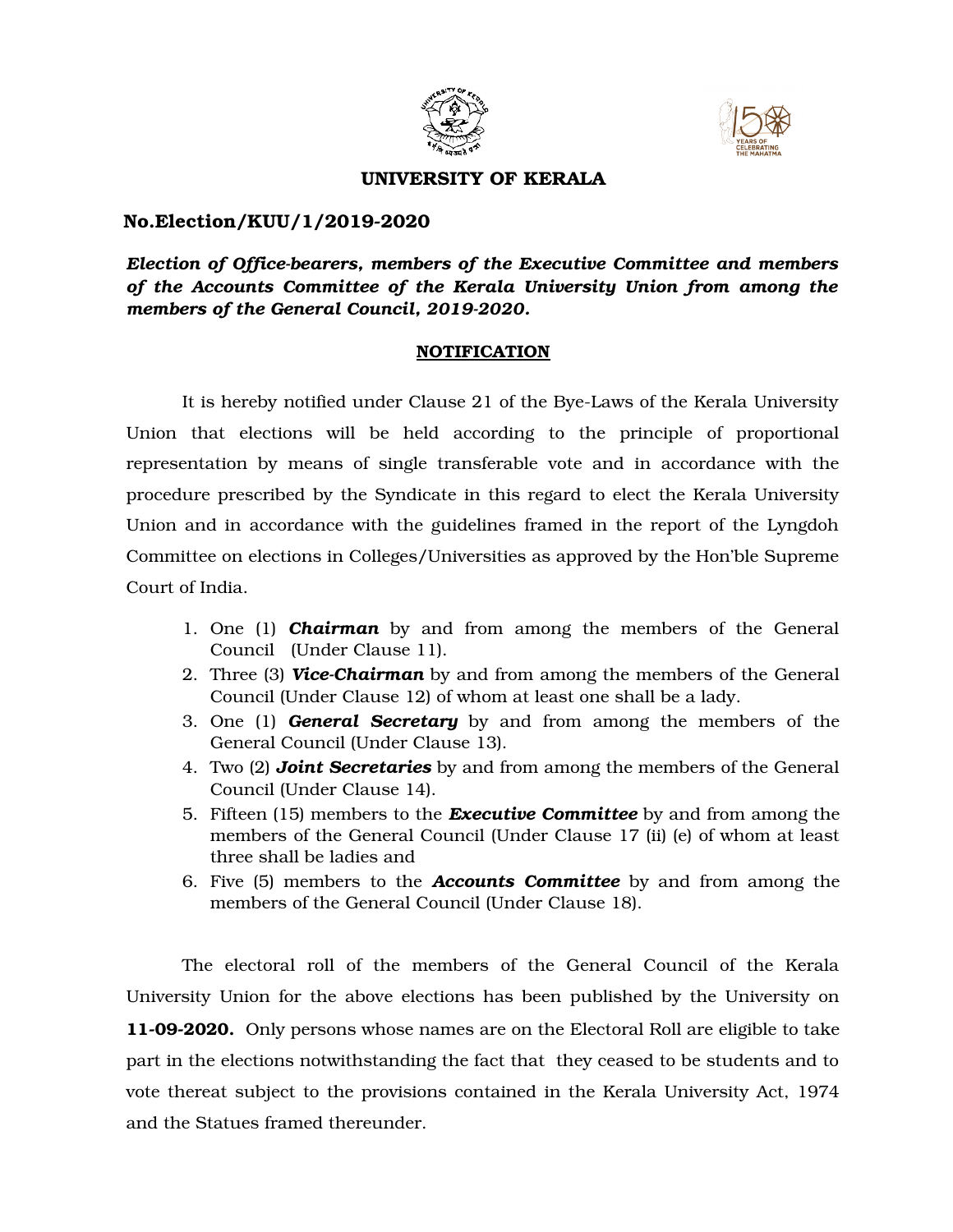Every voters should bring his or her college Identity card along with the General Council membership ID Card issued by the University for casting vote. Those who fail to produce the identity cards will not be issued the ballot paper for the Poll.

Every elector shall be at liberty to nominate one duly qualified person to fill up each office. Every such nomination shall contain the consent of the nominee in writing agreeing to serve the concerned body, if elected. Prescribed nomination forms can be had from the office of the Registrar, free of cost on request by the voters. Nomination forms duly filled in, should reach the Registrar, University of Kerala, Thiruvananthapuram on or before **2.00 p.m. on 22-09-2020**. Nomination forms, if sent by post, should be enclosed in an envelope superscribed **"Nomination for election to the Kerala University Union 201920".**

| $\mathbf{1}$   | Last date and hour for receipt of        | $\vdots$                                   | 22-09-2020        | 02.00 p.m.     |
|----------------|------------------------------------------|--------------------------------------------|-------------------|----------------|
|                | nominations                              |                                            | Tuesday           |                |
| $\overline{2}$ | Date and hour fixed for scrutiny of      | $\ddot{\phantom{0}}$<br>$\cdot$ .          | 22-09-2020        | 02.05 p.m.     |
|                | nominations                              |                                            | Tuesday           |                |
| 3              | Publication of the provisional list of   | $\mathbf{::}$                              | 22-09-2020        |                |
|                | candidates validly nominated<br>for      |                                            | Tuesday           |                |
|                | election                                 |                                            |                   |                |
| $\overline{4}$ | fixed<br>for.<br>date and hour<br>Last   | $\ddot{\phantom{0}}$<br>$\cdot$ .          | 23-09-2020        | 11.00 a.m.     |
|                | withdrawal of candidature                |                                            | <u>Wednes</u> day |                |
| 5              | Date of publication of the final list of | $\vdots$                                   | 23-09-2020        |                |
|                | candidates                               |                                            | Wednesday         |                |
| 6              | Date and time fixed for the poll in the  | $\ddot{\phantom{0}}$<br>$\cdot$ .          | 30-09-2020        | 10.00 a.m.     |
|                | University Office,                       |                                            | Wednesday         | to $1.00$ p.m. |
|                | Thiruvananthapuram.                      |                                            |                   |                |
| $\overline{7}$ | Date and time fixed for scrutiny and     | $\bullet\,\bullet$<br>$\ddot{\phantom{0}}$ | 30-09-2020        | 2.00 p.m.      |
|                | counting of votes in the University      |                                            | <u>Wednesday</u>  | onwards        |
|                | Office, Thiruvananthapuram.              |                                            |                   |                |

**The following is the programme for the conduct of the election:**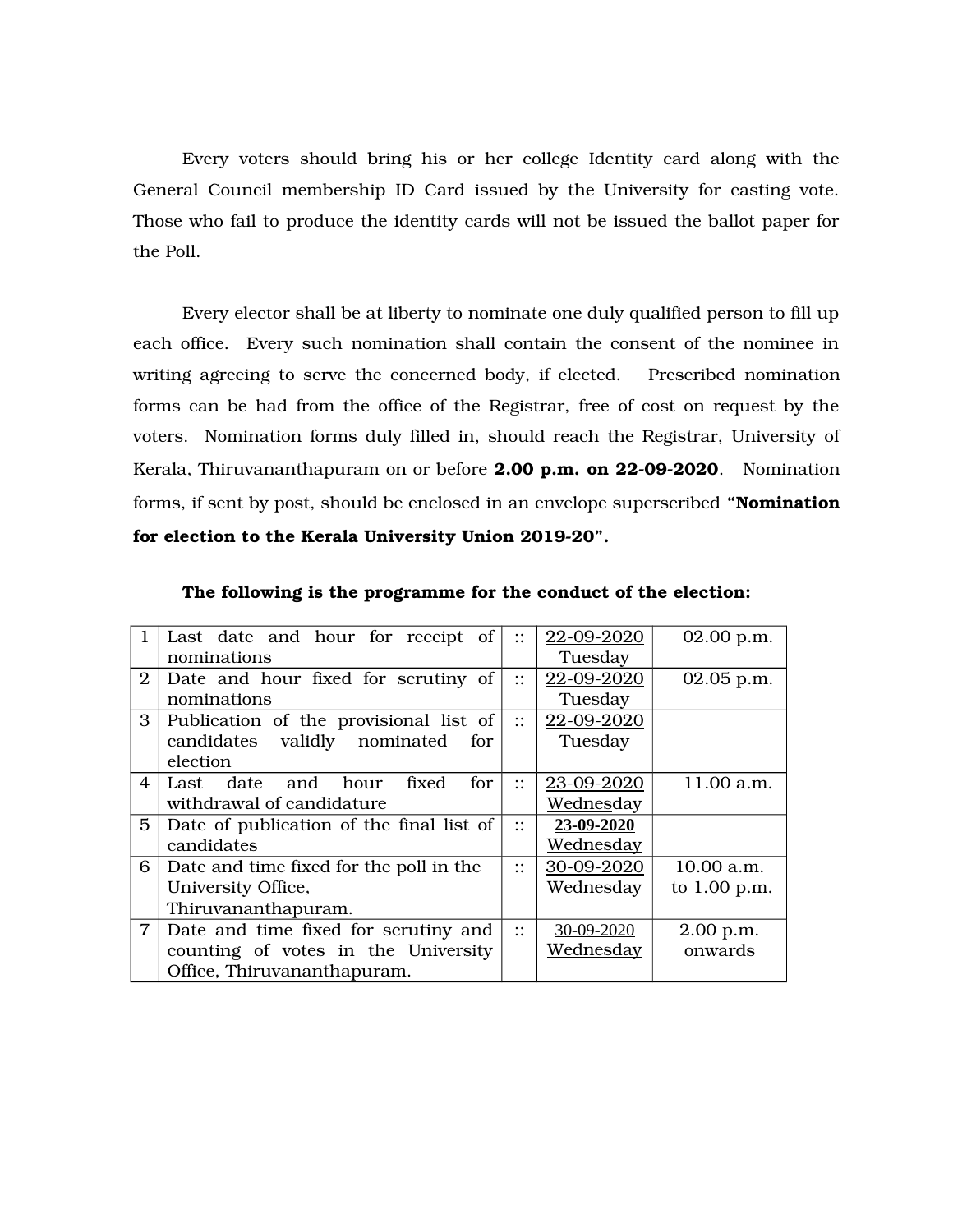The poll will be held at the University Buildings, Thiruvananthapuram. Voters should bring the identity cards issued by the University. Those who fail to produce the identity cards will not be allowed to participate in the election.

Every elector entitled to vote at the election, shall have as many preference as there are candidates. An elector may indicate in the ballot paper the order of his preferences by placing the figure 1, 2, 3 etc. against the names of candidates who represent respectively his first, second, third etc. choices.

A Ballot paper shall be invalid and rejected.

- 1. If it does not bear the initials of the Returning Officer.
- 2. If the voter signs his name or writes any word or makes any mark by which the identity of the voter becomes recognizable.
- 3. If the figure l is not marked.
- 4. If the figure l is set opposite the name of more than one candidate or is so marked as to render it doubtful as to which candidate it is intended to apply.
- 5. If the figure l and some other figure are set opposite the name of the same candidate.

No person shall be present at the scrutiny and counting of votes except the Returning Officer, the staff and the candidates concerned or not more than one authorized representative of each candidate appointed by him in writing and accepted by the Returning Officer.

#### By Order of the Vice-Chancellor,

 $Sd$  /-**Registrar (i/c)/ Returning Officer**

University Buildings, Thiruvananthapuram, Date: 16-09-2020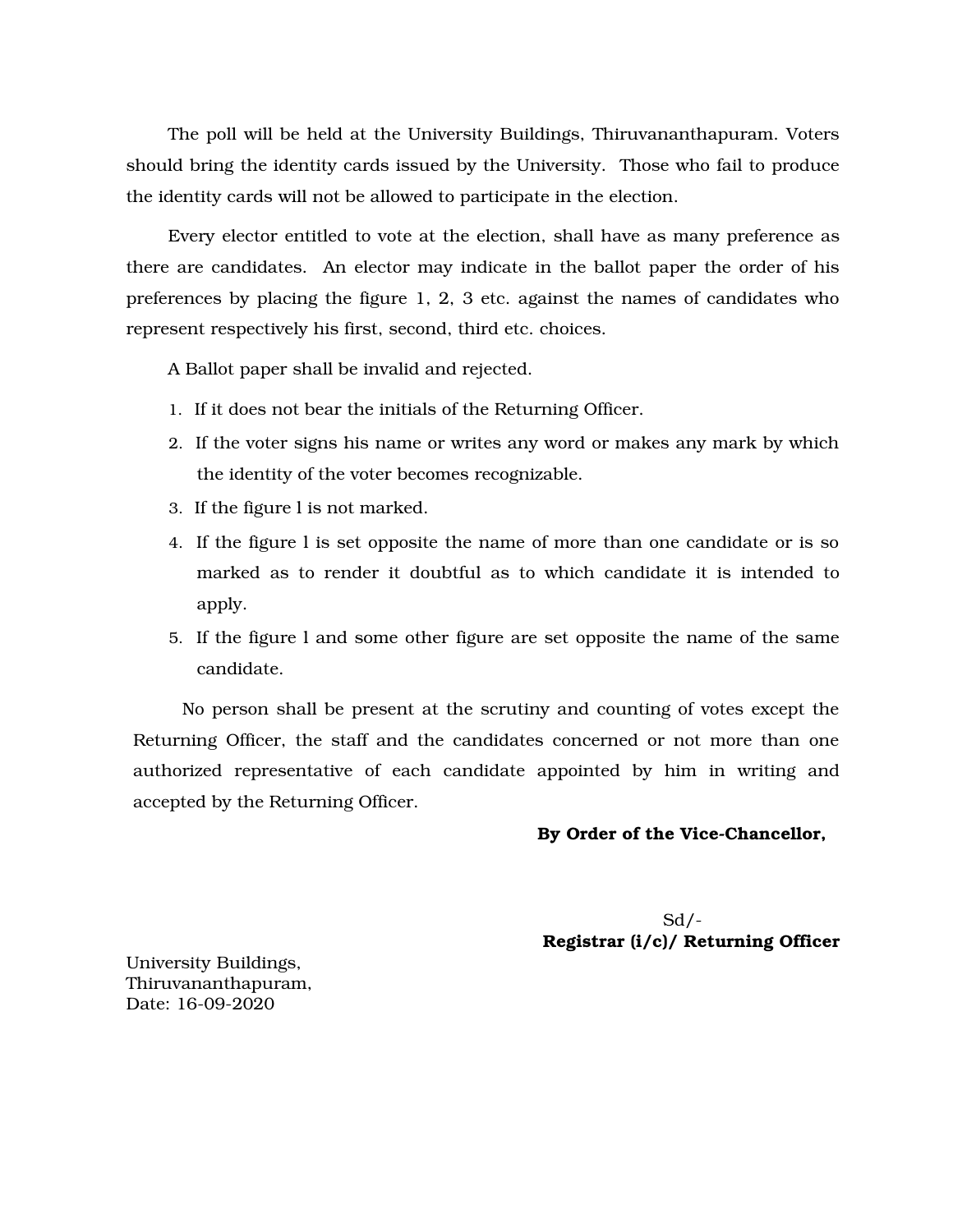## UNIVERSITY OF KERALA

## **ELECTION TO THE KERALA UNIVERSITY UNION 2019-20**

### NOMINATION PAPER FOR THE OFFICE OF CHAIRMAN/VICE-CHAIRMAN/GENERAL SECRETARY / JOINT SECRETARY / MEMBER – EXECUTIVE COMMITTEE/ACCOUNTS COMMITTEE (Strike off whichever is not applicable)

| Name and Address of the Candidate<br>as in the Electoral Roll                                                                                                 |               | ።                                                                                                                |  |  |  |  |
|---------------------------------------------------------------------------------------------------------------------------------------------------------------|---------------|------------------------------------------------------------------------------------------------------------------|--|--|--|--|
| Date of birth of the Candidate                                                                                                                                | $\vdots$      |                                                                                                                  |  |  |  |  |
| Number of the Candidate in the<br><b>Electoral Roll</b>                                                                                                       | $\mathbf{::}$ |                                                                                                                  |  |  |  |  |
|                                                                                                                                                               |               | DECLARATION BY THE CANDIDATE                                                                                     |  |  |  |  |
|                                                                                                                                                               |               | I agree, if elected, to serve on the body to which I am proposed as a candidate.                                 |  |  |  |  |
| Date:                                                                                                                                                         |               | Signature of the candidate                                                                                       |  |  |  |  |
| <b>Attesting Authority's Signature</b>                                                                                                                        | $\vdots$      |                                                                                                                  |  |  |  |  |
| <b>Attesting Authority's name</b>                                                                                                                             |               | ::                                                                                                               |  |  |  |  |
| member of the Kerala University Syndicate)                                                                                                                    |               | (To be countersigned by the Principal of the College (with College Seal) where the candidate is studying or by a |  |  |  |  |
| Name and Address of the Proposer<br>as in the Electoral Roll                                                                                                  | $\vdots$      |                                                                                                                  |  |  |  |  |
| Number of the Proposer in the<br><b>Electoral Roll</b>                                                                                                        | $\vdots$      |                                                                                                                  |  |  |  |  |
| Date:                                                                                                                                                         |               | Signature of the Proposer                                                                                        |  |  |  |  |
| <b>Attesting Authority's Signature</b>                                                                                                                        | ::            |                                                                                                                  |  |  |  |  |
| <b>Attesting Authority's name</b>                                                                                                                             |               | $\vdots$                                                                                                         |  |  |  |  |
| (To be countersigned by the Principal of the College (with College Seal) where the Proposer is studying or by a<br>member of the Kerala University Syndicate) |               |                                                                                                                  |  |  |  |  |
| Name and Address of the Seconder<br>as in the Electoral Roll                                                                                                  | $\vdots$      |                                                                                                                  |  |  |  |  |
| Number of the Seconder in the<br><b>Electoral Roll</b>                                                                                                        | $\vdots$      |                                                                                                                  |  |  |  |  |
| Date:                                                                                                                                                         |               | Signature of the Seconder                                                                                        |  |  |  |  |
| <b>Attesting Authority's Signature</b>                                                                                                                        | ::            |                                                                                                                  |  |  |  |  |
| <b>Attesting Authority's name</b><br>studying or by a member of the Kerala University Syndicate)<br>All fields are mandatory.                                 |               | $\vdots$<br>(To be countersigned by the Principal of the College (with College Seal) where the Seconder is       |  |  |  |  |